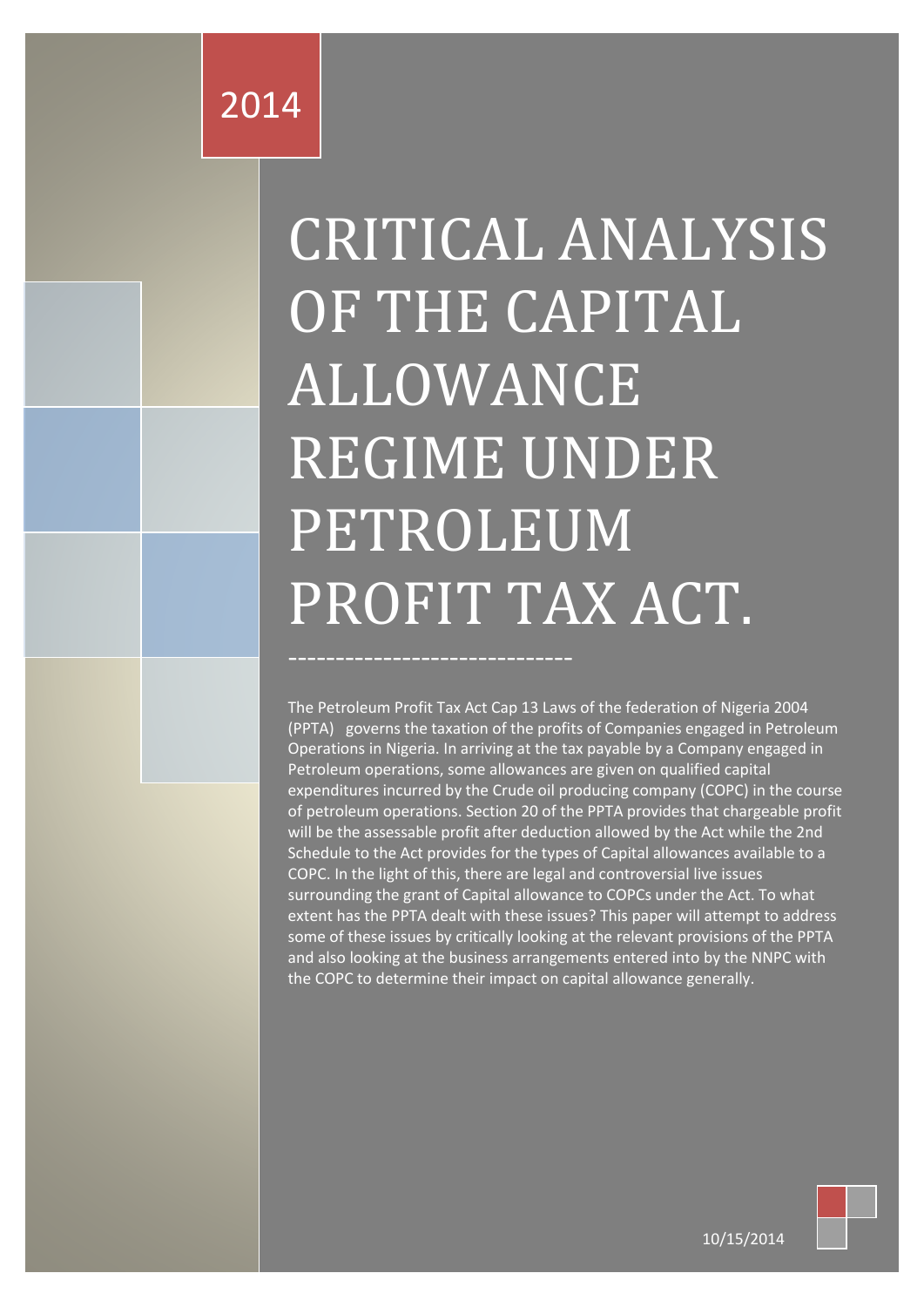BY Michael A. Sunbola MCIArb-UK<sup>1</sup>

### Table of Contents

- 1.0 Introduction
- 2.0 An overview of Capital allowance under PPTA
- 3.0 Calculation of Petroleum Profit and Capital Allowance
- 4.0 PSCs & Capital Allowance Under PPTA
- 5.0 Critical Legal issues arising from Capital Allowance under PPTA
- 6.0 Conclusion

#### 1.0 Introduction

Taxation of petroleum profit started in 1959 with the enactment of the Petroleum Profit Tax Act 1959 which was meant to have a retrospective effective date of 1st January, 1958. This Act serves as a foundation for the present Petroleum Profit Tax

 $\overline{\phantom{a}}$ 

<sup>&</sup>lt;sup>1</sup> Michael Sunbola MCIArb (UK) is an Arbitration practitioner and an Accredited Mediator of the Lagos Multidoor Court house. Managing Partner – Pundit-Advocates Solicitors & Arbitrators , Plot 10 Oba-Lateef Adams Crescent Off Olufeso Street Cement Bus-Stop Ikeja Lagos, Nigeria Tel:+234 703 1295645 07019264409,

Email:michaelsunbola@punditadvocates.com/@gmail.com[,@aol.com](mailto:michaelsunbola@aol.com)

Linkedin Profile page:<https://www.linkedin.com/pub/michael-o-sunbola/66/835/42>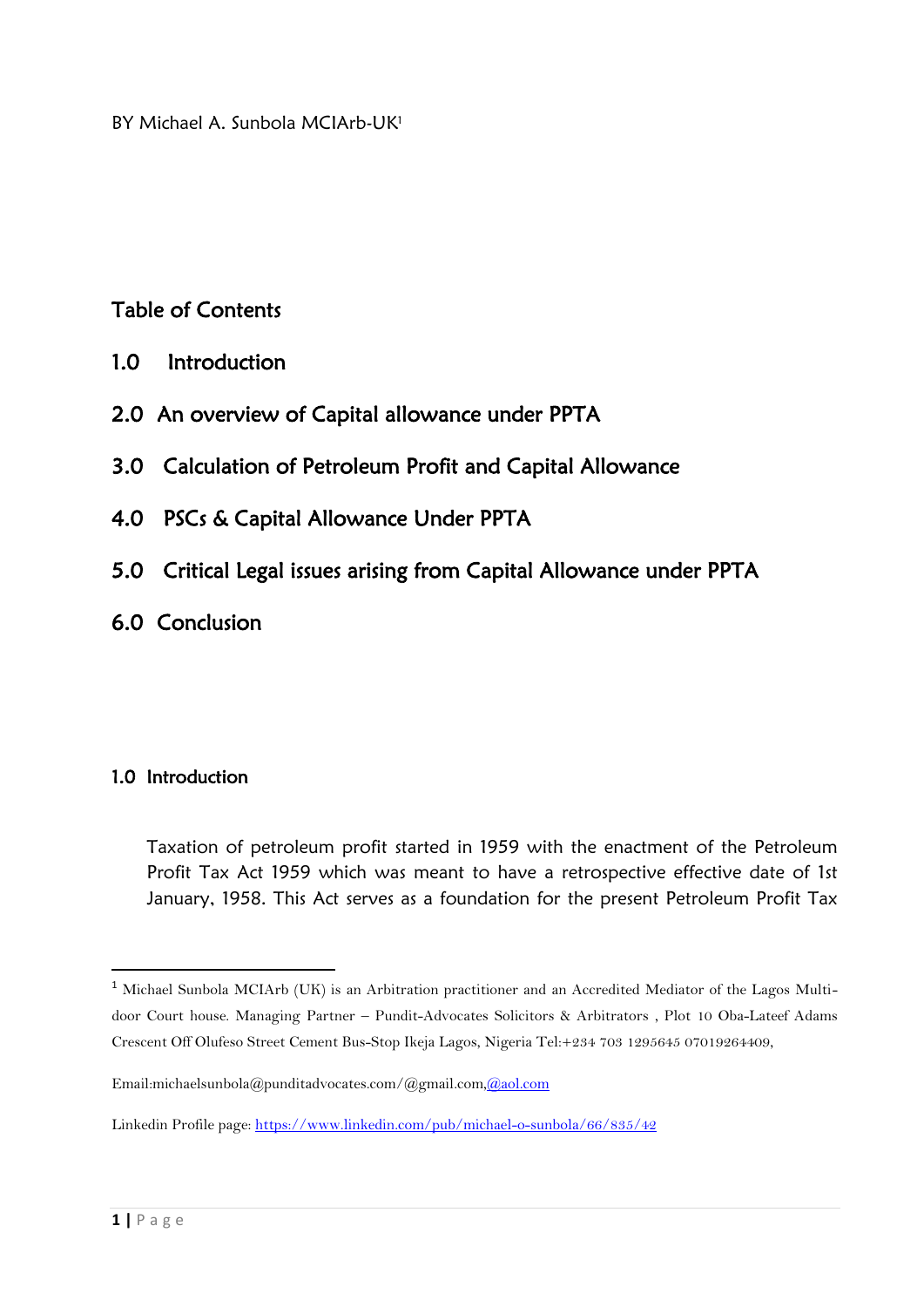Act, 2004; which was further amended in 2007. The objective of this Act can be gleaned from its preamble which reads:

> "An Act to impose a tax upon profits from the winning of Petroleum in Nigeria, to provide for the assessment and collection thereof and for purposes connected therewith."

In line with its objective, the Act in Section 3 thereon establishes a body known as the Board and saddled with the responsibility of assessment and collection of the petroleum profit tax<sup>2</sup>.

The chargeable persons under the Act are companies engaged in petroleum operations as opposed to individuals who are not permitted to go into petroleum operations. In order to fully understand the focus of this paper, two aspects of the oil industry needs to be clearly distinguished—the exploration and mining on one hand and refining and marketing on the other hand. While companies engaged in the later kind of petroleum operations are taxed under Companies Income Tax Act, the Companies engaged in the former type of Petroleum operations are taxed under the Petroleum profit tax act of 1959 as amended<sup>3</sup>

In determining the amount of tax payable by any company involved in petroleum operations, there are certain capital allowances which have been granted by the petroleum profit tax act to be deducted from the assessable profit in order to determine the chargeable profit to be taxed. These Capital allowances have been comprehensively provided for in the Second schedule to the Act.

This paper is divided into four segments; the first segment is the general overview of Capital allowance under PPTA while the second segment interrogates the calculation of petroleum profits and capital allowance under PPTA. The third segment takes a comprehensive critical look at the production sharing contract and the capital allowance regime under PPTA and the last segment deals with the contemporary legal issues arising from the capital allowance regime under PPTA

#### 2.0 An overview of Capital allowance under PPTA

Capital allowance are a form of relief granted to any company engaged in petroleum operations which has incurred qualifying capital expenditure during an accounting<sup>4</sup>

**<sup>.</sup>** <sup>2</sup> Taxation of Petroleum Profit under the Nigeria's Petroleum Profit Tax Act Lawal, K. T.

<sup>&</sup>lt;sup>3</sup> From Section 2 of the petroleum profit tax Act, it is clear that the enactment is only applicable to companies engaged in "Petroleum Operations"--- Which is defined as the drilling, mining and wining of Petroleum". "Refining and marketing activities were excluded from the definition.

<sup>&</sup>lt;sup>4</sup> Section 2 of the interpretation section of the act defines accounting period to mean a period of year commencing on 1 January and ending on 31<sup>st</sup> December of the same year or any period commencing on the day the company commences business and ending on 31st December of the same year or any period less than a year being a period commencing on first January and ending of the date the company ceases to be engaged in petroleum operations.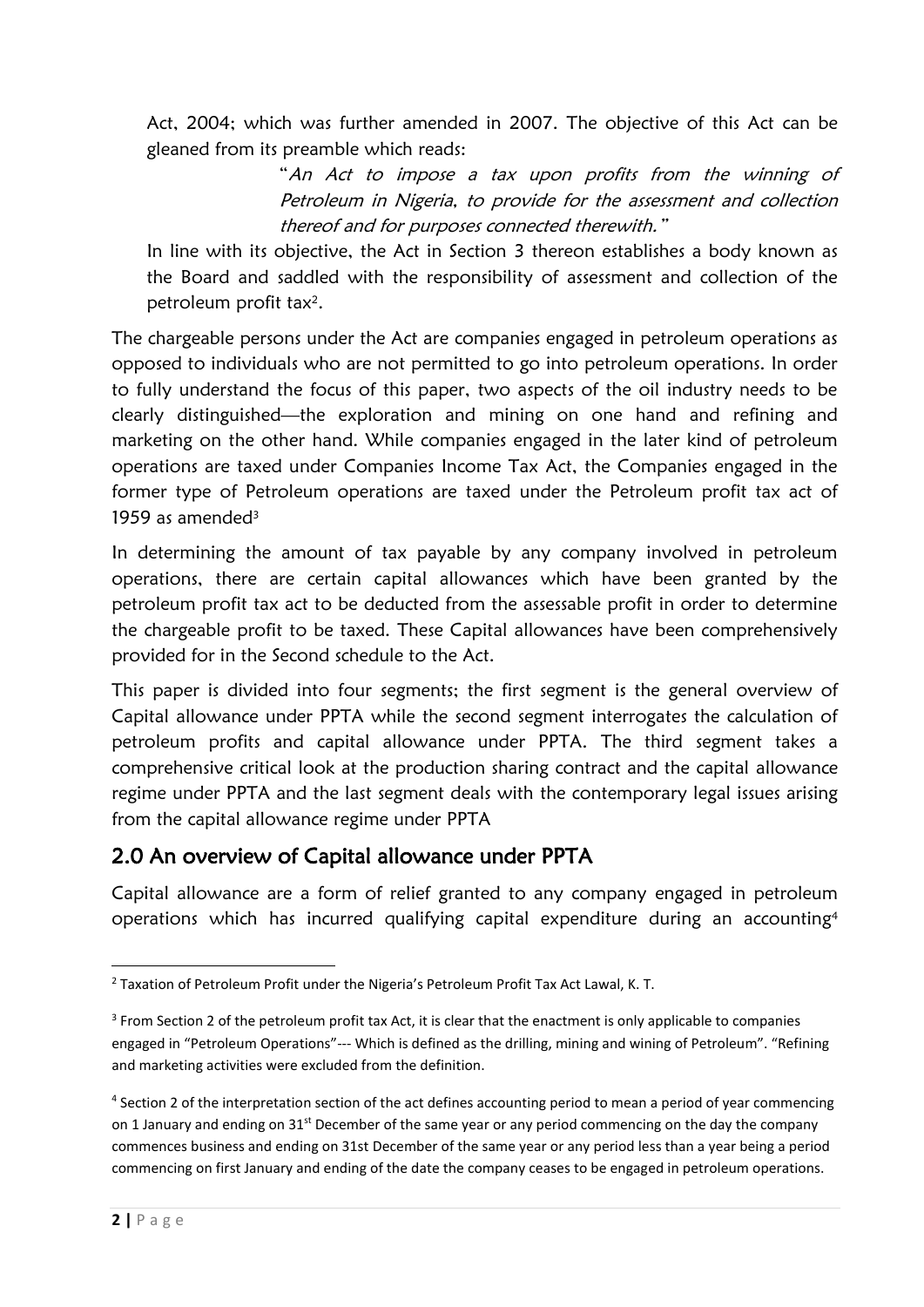period in respect of fixed assets in use at the end of the accounting period, for the purpose of a trade or business. Capital allowance is granted in lieu of depreciation. Capital allowance under PPTA covers petroleum investment allowance annual allowance, balancing allowance and balancing charges.

#### Types of Capital Allowance under PPTA

#### 1. Petroleum Investment Allowance (PIA) :

The Petroleum Investment Allowance is an allowance granted in the first year a qualifying capital expenditure is incurred wholly exclusively and necessarily for the purpose of the company's petroleum operation. What this implies is that such company will be granted a PIA in the year the asset was first used for the purpose of such petroleum operations. The applicable rate depends on the fiscal regime under which the company operates.

Petroleum Investment Allowance shall be added to the annual allowance as computed under paragraph 6 of the  $2^{nd}$  Schedule to the Act.<sup>5</sup>

The petroleum investment allowance is calculated as follows: Onshore…………………………………………………………….. 5%

Offshore operations up to and including 100 meters above Continental Shelves........10%

Offshore operations between 100 – 200 meters ……………...………….............. 15%

Offshore operations beyond 200 meters……………………………….………… 20%

It is instructive to note that whilst Investment Tax Allowances (ITAs) are applicable to both Joint Ventures and Production Sharing Contracts, only oil companies with PSCs before July 1st, 1998 are entitled to investment tax credit (ITC) at the rate of 50% of the qualifying capital expenditure (QCE) incurred by that company either wholly or exclusively or necessarily for the purposes of its petroleum operations.

An oil company that had executed a PSC after July 1st, 1998 is entitled to claim an Investment Tax Allowance (ITA) also at the rate of 50% of the qualifying capital expenditure (QCE) incurred by that company- either wholly or exclusively or necessarily for the purposes of its petroleum operations as an oil company.

#### Annual Allowance: -

1

<sup>&</sup>lt;sup>5</sup> Paragraph 6 of the 2<sup>nd</sup> Schedule to the Petroleum Profit Tax Act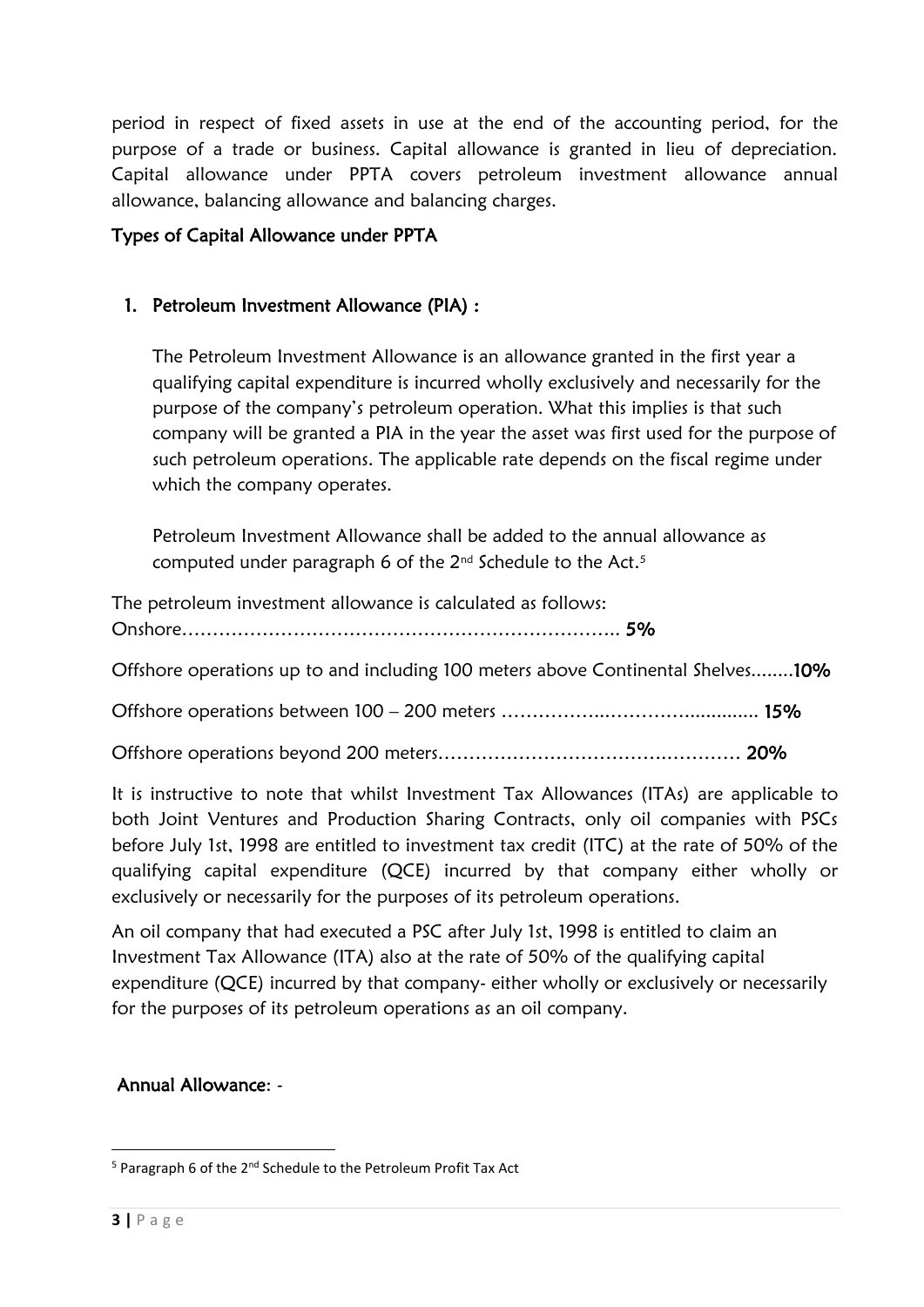2. By virtue of **paragraph 6** of the  $2<sup>nd</sup>$  **Schedule** to the Act. It is granted every year on the residue of qualifying capital expenditure incurred on fixed assets. The annual allowance is computed in straight line basis by writing off the cost of the assets equally over 5 years subject to a book value of 1% of the cost of the asset<sup>6</sup>

However where capital allowance has been granted on any asset or any part thereof such asset can only be disposed on the authority of a Certificate of Disposal issued by the Minister or any other person authorized by him<sup>7</sup>

#### Qualifying Capital Expenditure

- a. Qualifying Plant Expenditure
- b. Qualifying Pipeline and Storage Expenditure
- c. Qualifying Building Expenditure
- d. Qualifying Drilling Expenditure

Capital allowance on capital expenditure is claimed on a straight-line basis over a period of five years at the following rates:

The balance of 1% represents the residual value of the qualifying capital expenditure. This must be retained for as long as long as the asset has not been sold.

Where the aggregate amount of all allowances due to the company under the provisions of the Second Schedule for the accounting period cannot be deducted under the Section 20(1) either due to insufficiency of or no assessable profits of the accounting period or to the limitation imposed by Section 20(4), such amounts are deductible in the next accounting period<sup>8</sup>.

#### Balancing Adjustments

**.** 

 $6$  Paragraph 6(2) of the 2<sup>nd</sup> Schedule to the Petroleum Profit Tax Act

 $7$  Paragraph 6(3) of the 2<sup>nd</sup> Schedule to the Petroleum Profit Tax Act

<sup>8</sup> Section 20(5) of the Petroleum Profit Tax Act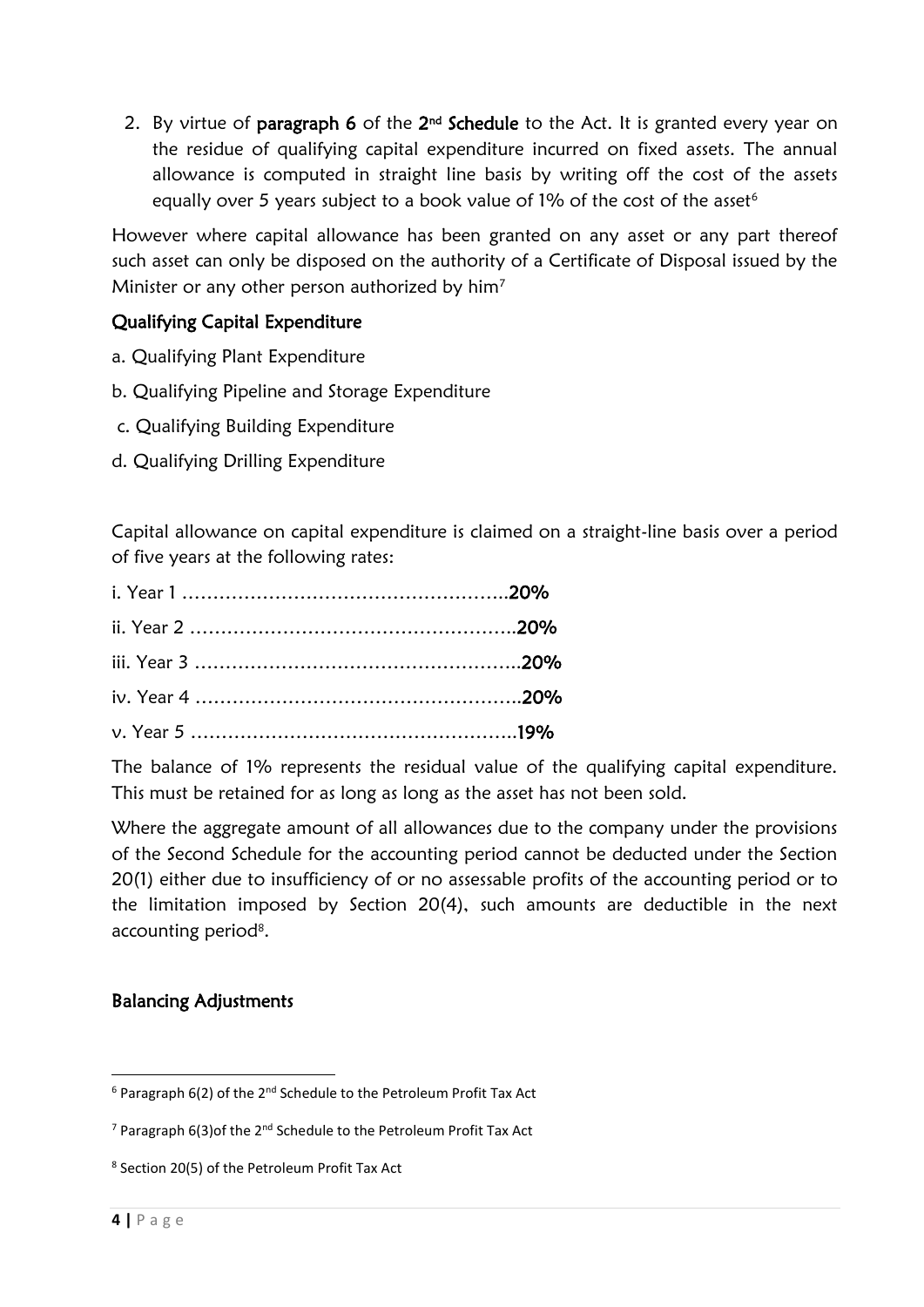This will generally arise when a qualifying capital expenditure is disposed off or deemed to have been disposed off . It is obtained by comparing the sales proceeds on disposal to the tax written down value of an asset as at the time of disposal. There are two type of balancing adjustments.

1. Balancing Charge: - This is obtained when the sales proceeds on disposal of a qualifying capital expenditure exceed tax written down value of an asset at the time of disposal.

2. Balancing Allowance: - This is obtained when the sales proceeds on disposal is less than the tax written down value of the qualifying capital expenditure as at the time of disposal. But such excess on the value of the asset at the date of the disposal, over the residue of the expenditure at that date shall for the purpose of (1) (a) of Section 9 of the Act be treated as an income of the company for that accounting period and as such taxable.<sup>9</sup>

#### 3.0 Calculation of Petroleum Profit and Capital Allowance

There is a difference between computation for tax and accounting purposes. Generally, computation for accounting purposes involves aggregating all income and netting off all the expenses in order to arrive at net profit. Prevailing accounting standards exists for treating various components of an account. In preparing Tax Accounts, the provisions of the Tax Laws such as PPTA must be strictly followed.

#### Ascertainment of the Profits

S. 9(1) states that profits are to be calculated based on petroleum operations within each accounting period and that the profits are to be based on:

i. Proceeds of sale of chargeable oil sold by the company during that accounting period

ii. Value of all chargeable oil disposed of by the company during that accounting period

- iii. value of all chargeable natural gas in that accounting period as determined in accordance with the 4th Schedule to the PPTA; and
- iv. All incidental income of the company or income arising from one or more of its petroleum operations. Profits from transportation of chargeable oil excluded.

(s.14)

**<sup>.</sup>** <sup>9</sup> Paragraph 9 of the 2<sup>nd</sup> Schedule to the Petroleum Profit Tax Act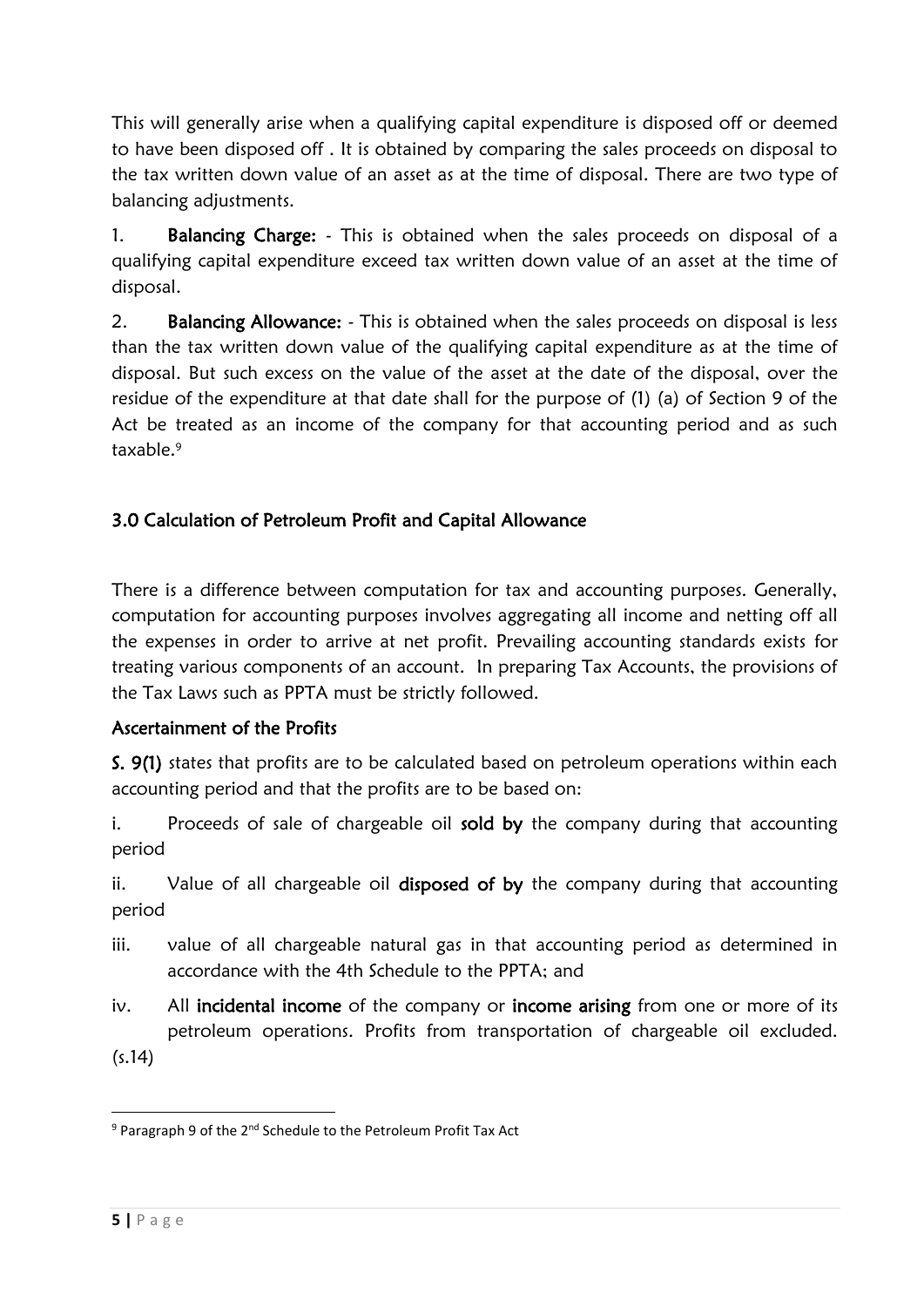In determining the appropriate amount of taxable profits of a company engaged in petroleum operations, the adjusted profits must first be computed. The adjusted profits of a company of any accounting period from its petroleum operations is the balance of the profits earned after the deduction of all outgoings and expenses wholly, exclusively and necessarily incurred for the purposes of those operations during that period.

#### Adjusted Profits:

This is defined in the PPTA<sup>10</sup> to mean accounting profits less allowable expenses as shown below:

#### Deductions Allowed for Adjusted Profits

The deductions allowed in computing the adjusted profit of any company of any accounting period from its petroleum operations are all outgoings and expenses wholly, exclusively and necessarily incurred, whether within or without Nigeria, during that period by such company for the purpose of those operations.

These deductions include:

i) Any rents incurred by the company in respect of land or buildings occupied for its petroleum operations for disturbance of surface rights or for any other disturbance;

ii) All non-productive rents paid by the company;

iii) all royalties paid by the company in respect of natural gas sold and actually delivered to the Nigerian National Petroleum Corporation or sold to any other buyer or customer or disposed of in any other commercial manner;

iv) All royalties paid by the company in respect of crude oil or of casinghead spirit won in Nigeria;

v) All sums paid by the company to the federal government by way of customs or excise duty or other like charges levied in respect of machineries, equipment and goods used in the company's petroleum operation;

vi) Costs for repair of premises, plant, machinery or fixtures or for the renewal, repair or alteration of any implement, utensils or articles employed in petroleum operations;

vii) Proven bad or doubtful debts paid by the company notwithstanding that such bad or doubtful debt were due and payable prior to the commencement of the accounting period;

1

<sup>10</sup> Section 10 (1) of the Petroleum Profit Tax Act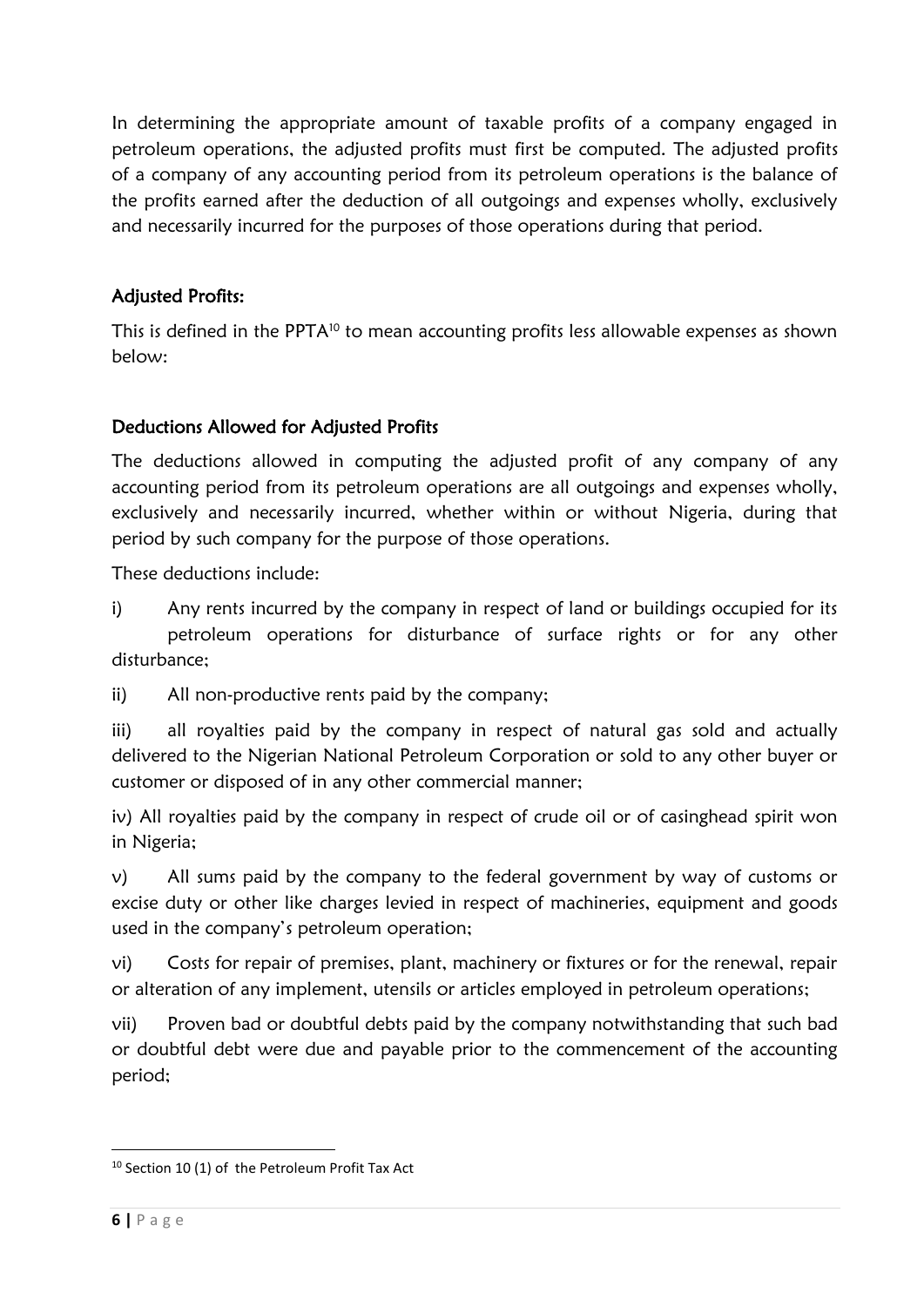viii) Expenditure in connection with geological and geophysical surveys inclusive of the drilling of the first two appraisals wells in a particular field including expenditure on cement and casing and well fixtures and any other expenditure including intangible drilling costs in connection with drilling and appraisal or development.

ix) Any contributions to a pension, provident or other society, scheme or fund; and

x) Duties, custom and excise duties, stamp duties, education tax, tax or any other rate, fee or other like charges.

#### Assessable Profits

The assessable profit<sup>11</sup> of any company for an accounting period is the amount of the adjusted profit of that period after the deduction of losses incurred by the company during any previous accounting period. Also, loss incurred by a company in previous accounting periods by a foreign company now reconstituted as a Nigerian Company (provided such a claim is made within 2 years after the incorporation of the reconstituted company) may be deducted from the adjusted profits to ascertain the assessable profit of the company for an accounting period.

Section 16 (1) provides:

"Subject to the provisions of this section, the assessable profit of any company for any accounting period shall be the amount of the adjusted profit of that period after the deduction of  $-$  (a) The amount of any loss incurred by that company during any previous accounting period; and (b) In a case to which section 18 of this Act applies, the amount of any loss which under that section is deemed to be a loss incurred by that company in its trade or business during its first accounting period".

#### Chargeable Profits and Capital Allowances

The chargeable profit of any company for any accounting period is the amount of the assessable profits of that period after the deduction of all allowances due to the company under the provision of  $2^{nd}$  Schedule to the Act. In other words, it is the amount of assessable profit after deduction of any amount allowed as capital allowance.

It must be noted that in determining the amount of Capital allowance to be deducted pursuant to the above rates for any accounting period, regard must be had to the cap on the amount imposed by the provisions of Section 20(4) of the Act to ensure that the amount of chargeable tax on the company for that period shall not be less than 15 per

**<sup>.</sup>** <sup>11</sup> Section 9(4) of the Petroleum Profit Tax Act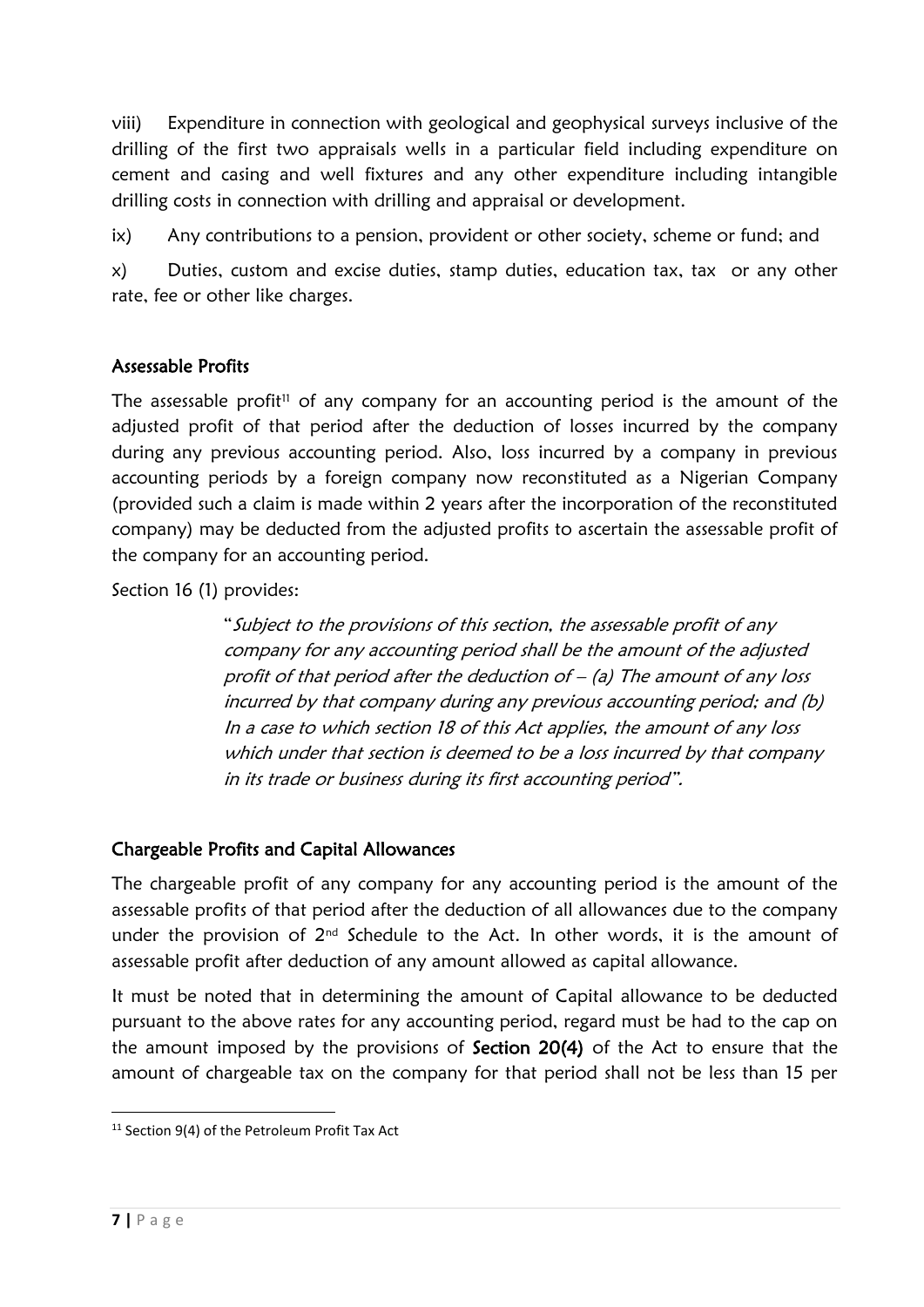cent of the tax which would be chargeable on the company for that period if no deductions were made under Section 20 of the PPTA for that period

Section 20 (4) provides as follows:

"The amount to be allowed as a deduction under subsection (1) in respect of the said allowances shall be –

- a) the aggregate amount computed under subsection (2) of this section; or
- b) a sum equal to 85% of the assessable profit of the accounting period less 170% of the total amount of the deduction allowed as petroleum investment allowance computed under the second Schedule to this Act for that period, whichever is the less."

Capital allowance is granted to a company engaged in petroleum operations in lieu of depreciation. This includes acquisition of right in or over petroleum deposits, searching for and discovery and testing of petroleum deposits and winning access thereto or the construction of any work or buildings which are likely to be of little or no value when the petroleum operations for which they were constructed ceased to be carried on. Capital allowance may be claimed on the following qualifying capital expenditure, which can be classified into four headings:

#### Assessable Tax

The provision of Section 21 of the Act provides that the assessable tax for any accounting period of a company shall be an amount equal to 85% of its chargeable profit for that period.

Where, however, a company has not yet commenced to make sale or bulk disposal of chargeable oil under a program of continuous production and sale, its assessable tax for any accounting period during which it has not fully amortized all pre-production capitalized expenditure shall be 65.75 per cent of the chargeable profits for that period

#### Chargeable Tax

This is calculated as the amount of assessable tax less the certain tax offset<sup>12</sup>. Section 22 (3) provides that in computing the tax payable, the Investment Tax Credit shall be applicable in full to petroleum operations in the contracts such that chargeable tax is the amount of assessable tax less the Investment Tax Credit. The investment tax Credit rate for a company operating Product Service Contract with the Nigerian National Petroleum

<sup>1</sup> <sup>12</sup> Section 22 of the Petroleum Profit Tax Act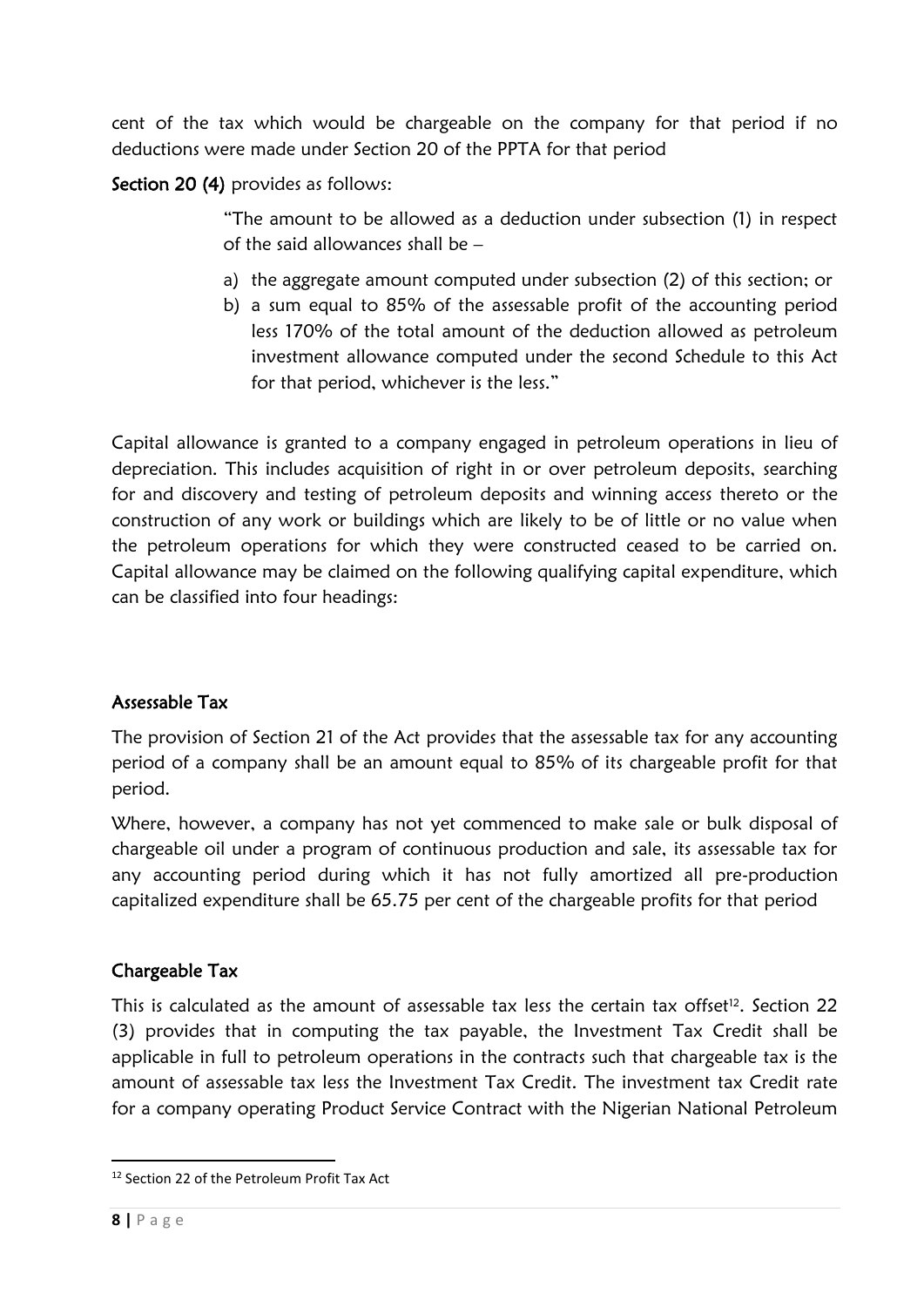Company (NNPC) is 50% flat rate for the contract area<sup>13</sup>, regardless of the duration of the contract. The Investment Tax Credit allowance shall be offset against the chargeable tax in accordance with the provisions of the production sharing contract.

# 4.0 PSCs & Capital Allowance Under PPTA

#### Nature of the Production Sharing Contract and its Relationship with Capital Allowance

In a PSC, the NNPC engages a competent contractor usually an International Oil Company (IOC) to carry out petroleum operations on NNPC's wholly held acreage. The parties are usually the International Oil Company (IOC) and the national oil company (NOC) The contract area has to be delineated into blocks and authorized for Exploration and Production by the Federal Government. The PSC stipulates the validity period of the contract. The International Oil Company (IOC) must ensure that all commercial discoveries are exploited within the contract period. The (IOC)/contractor in a PSC is responsible for funding the exploration work and bears exploration risk if no oil or gas is discovered. Profit oil is split<sup>14</sup> after royalty, cost recovery and tax oil has been deducted in accordance with the terms of the production sharing contract.<sup>15</sup>

## 5.0 Critical Legal issues arising from Capital Allowance Under PPTA

#### Ownership of Capital Allowances (CA) -

Under the PSC regime, the Contractor is under obligation to finance all expenses and costs of the operation. The Contractor was awarded the contract based on its presented financial ability to finance the contract (Block). However, upon arrival of the equipment to Nigeria, the title of ownership of such assets belongs to the License holder/Concessionaire (NNPC). The Contractor recovers all its investments (100% of its cost) as soon as production hit Commercial level through cost oil, Share's the profit with concessionaire in the ratio: 80% to contractor and 20% to NNPC

**<sup>.</sup>** <sup>13</sup> Section 22(2) of the Petroleum Profit Tax Act

<sup>&</sup>lt;sup>14</sup> Section 22(4) of the Petroleum Profit Tax Act provides that Chargeable tax shall be split between the Nigerian National Petroleum Corporation and the Crude oil producing company in accordance with the provisions

<sup>&</sup>lt;sup>15</sup> Under the NNPC-Ashland PSC, cost oil is 40%; tax oil is 55% and profit oil is shared in the ratio of 65:35. Where production exceeds 50,000 barrels per day, profit oil is split in the ratio of 70:30.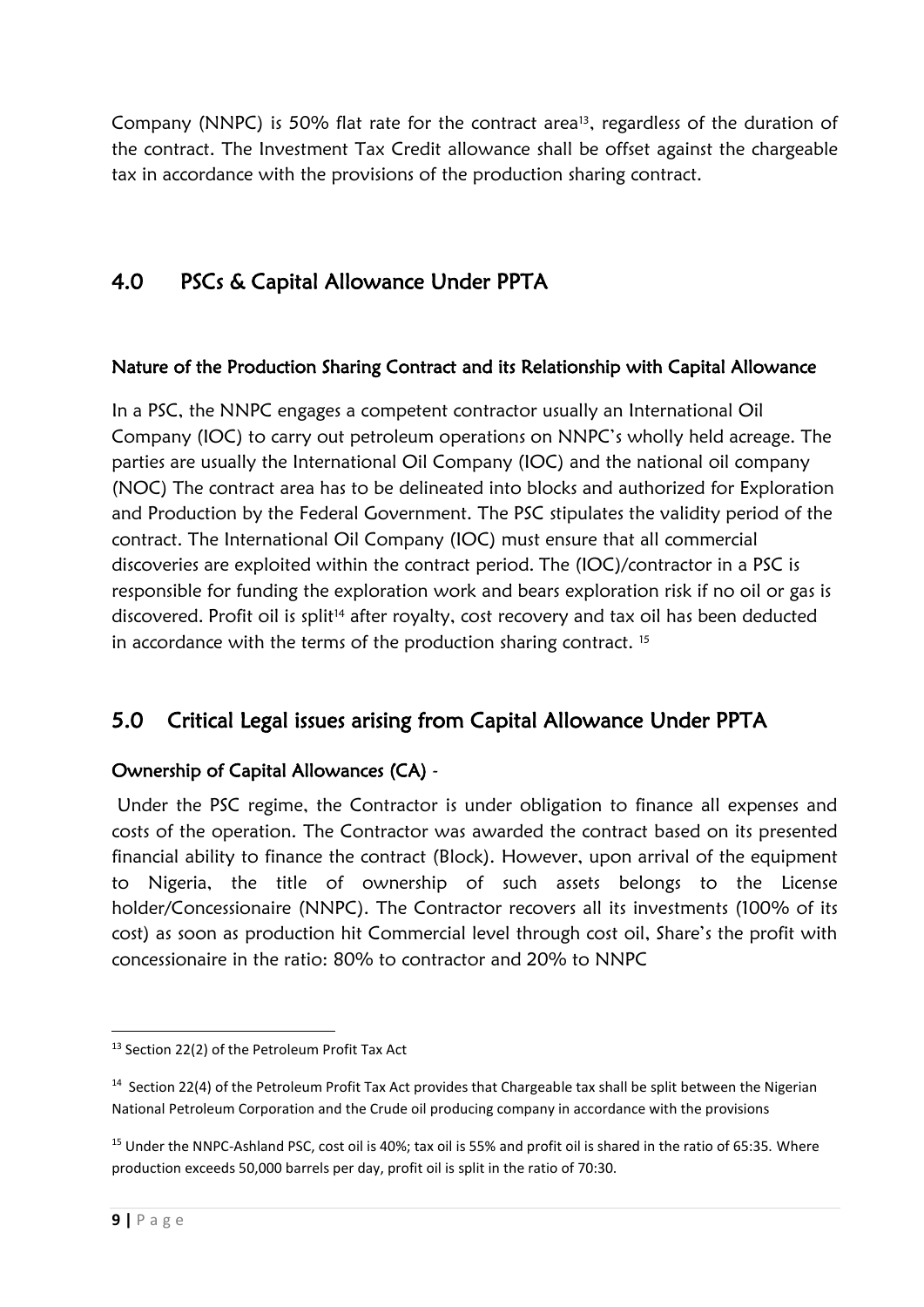The crucial question here is that who should get tax deductions (either as Capital Allowance or as investment Tax Credit) between NNPC and IOC/the contractor? It is noteworthy that NNPC has the legal right to the fixed assets used for the exploration while the contractor purchases the fixed assets to be used for their operations.

#### Timing of Capital Allowances-

This is an offshoot of the differences between the license holder and the contractor in respect of their treatment of Capital Allowances. The PPTA provides for capital cost to be amortized in five equal installments of 20% with a 1% retention at the end of the fifth year. On the other hand, typical production sharing contracts provide for recovering capital costs in equal installments over a 5-year period or the remaining life of the contract, whichever is less. There is an argument that the equal installments need not be annually. It could be quarterly or monthly.

#### Approval from National Petroleum Investment management Services-(NAPIMS) before Deduction Capital Allowance

In practice, before the IOC purchases any fixed asset for the purpose of petroleum operations, they must obtain the approval of NAPIMS whose primary task is to ensure that such asset meets the required standard for Qualified Capital Expenditure. Failure to obtain this approval will not entitle the IOC to deduction of Capital allowance on such asset as provided for under the Act.

This hurdle creates a problem for the IOC as securing such approval most times cause a lot of delay for the commencement of the petroleum operations. They mostly bribe their way through in order to obtain the said approval from NAPIMS.

#### Qualifying Capital Expenditure Allowable for the purpose of computing Capital Allowance (CA) ---- Treatment of Investment Tax Credit (ITC) –

There is dispute over the method of determining value of Qualifying Capital Expenditure (QCE) Allowable for the purpose of computing Capital Allowance (CA) and its relationship with Investment Tax Credit (ITC). For tax purposes, NNPC reduces the Capital Expense with the value of ITC before arriving at the QCE for Capital Allowances while Contractors maintain 100% of Capital Expenses as the QCE for Capital Allowances. The Deep Offshore and Inland Basin Production Sharing Contract Act and the individual PSCs provide for ITC as a tax offset.

In support of its position, the license holder relies on Decree 24 of 1979 which provides that Investment Tax Credit should reduce the value of QCE for CA. However, by Decree 95 of 1979, the requirement to reduce QCE with ITC was removed. Presently, the Laws of the Federation of Nigeria (LFN) omitted the deletion of Decree 24. Going by the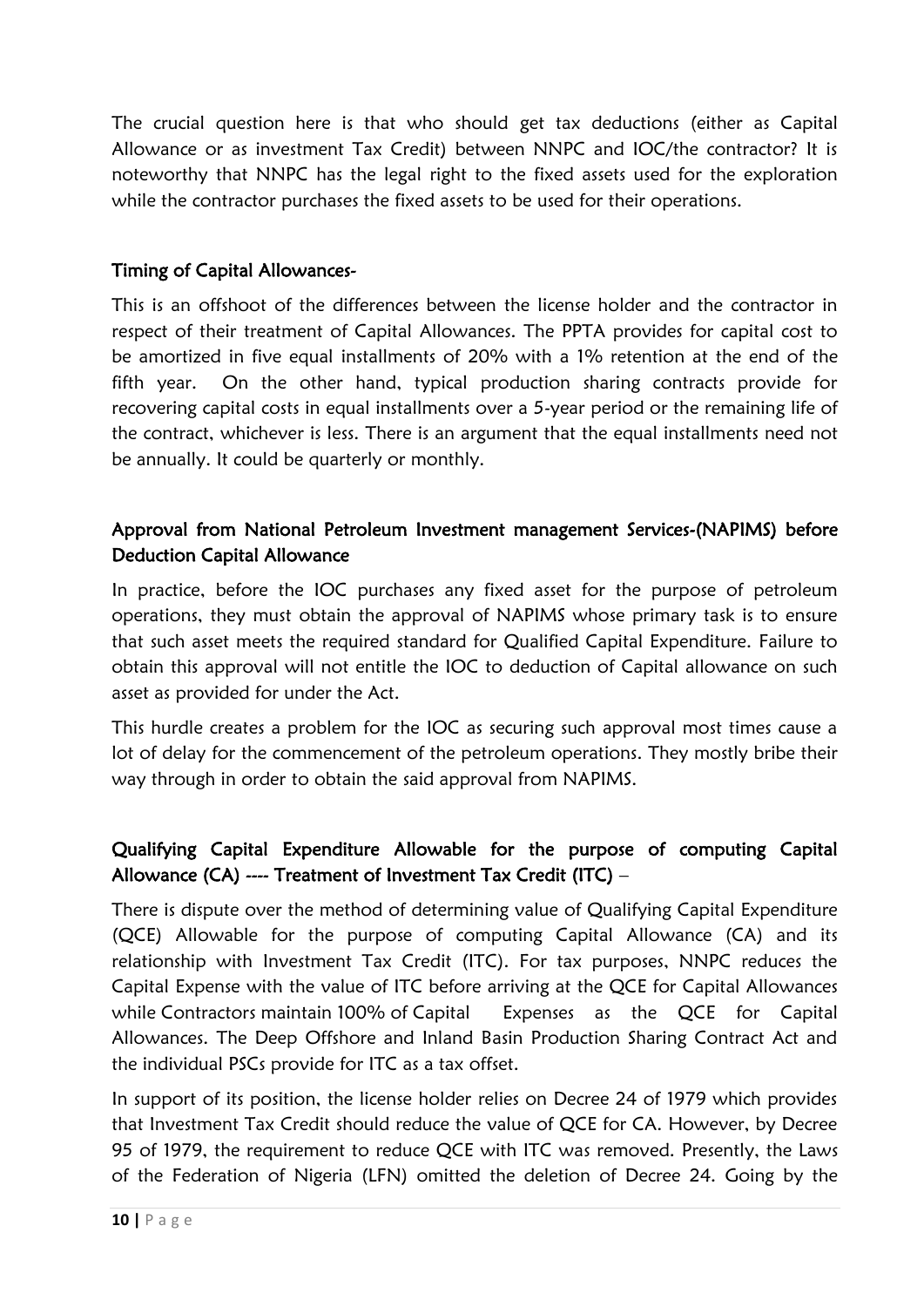tenor of **Ibidapo v. Lufthansa Airlines<sup>16</sup>**, this error does not by itself revive, reenact or reinstate Decree 24.

#### Can Contractors agree on the Extent of Tax liability with NNPC?

In Mattschappij B. v. FBIR<sup>17</sup>, it was held that payment of tax or who is entitled to pay tax is an issue of law not of agreement, contract or compromise. Section 8 of PPTA imposes tax on the profit of a company engaged in petroleum operations. This was confirmed by the Supreme Court in **SPDC vs. FBIR<sup>18</sup>.** This implies that tax is based on a company's profits. It should be remembered that the relationship between NNPC and the Contractors is not incorporated. In this guise, imposition of tax on the profits of a PSC, an unincorporated entity, legally speaking runs afoul of the provisions of Section 8 of the PPTA.

In view of the fact that the PSC is unincorporated, the further question is which party is entitled to receive a Notice of Assessment from the FIRS?

#### No certainty in the charging provision of the PPTA

A cursory look at the provisions of Section 8 which provides that:

"There shall be levied upon the profits of each accounting period of any company engaged in petroleum operations during that period, a tax to be charged assessed and payable in accordance with the provisions of this Act."

One would expect, following the above provision, that the PPTA will give an explicit provision which spells out a rate that will be applicable to all business arrangements for petroleum operations. This is however not the case as the provision of Section 22 on chargeable Tax relates only to PSCs. The chargeable tax under section 22 is left at the mercy of content and agreement of the PSC. Subsection 2 of the same provision also puts the rate at 50%..

#### 6.0 Conclusion

**<sup>.</sup>** <sup>16</sup> (1997) 4 NWLR (Pt.498) p. 124

<sup>17</sup> (2011) 4 TLRN 97.

<sup>18</sup> (1976) 2 FRCR 39 & (1996) 8 NWLR (Pt. 466) 261.